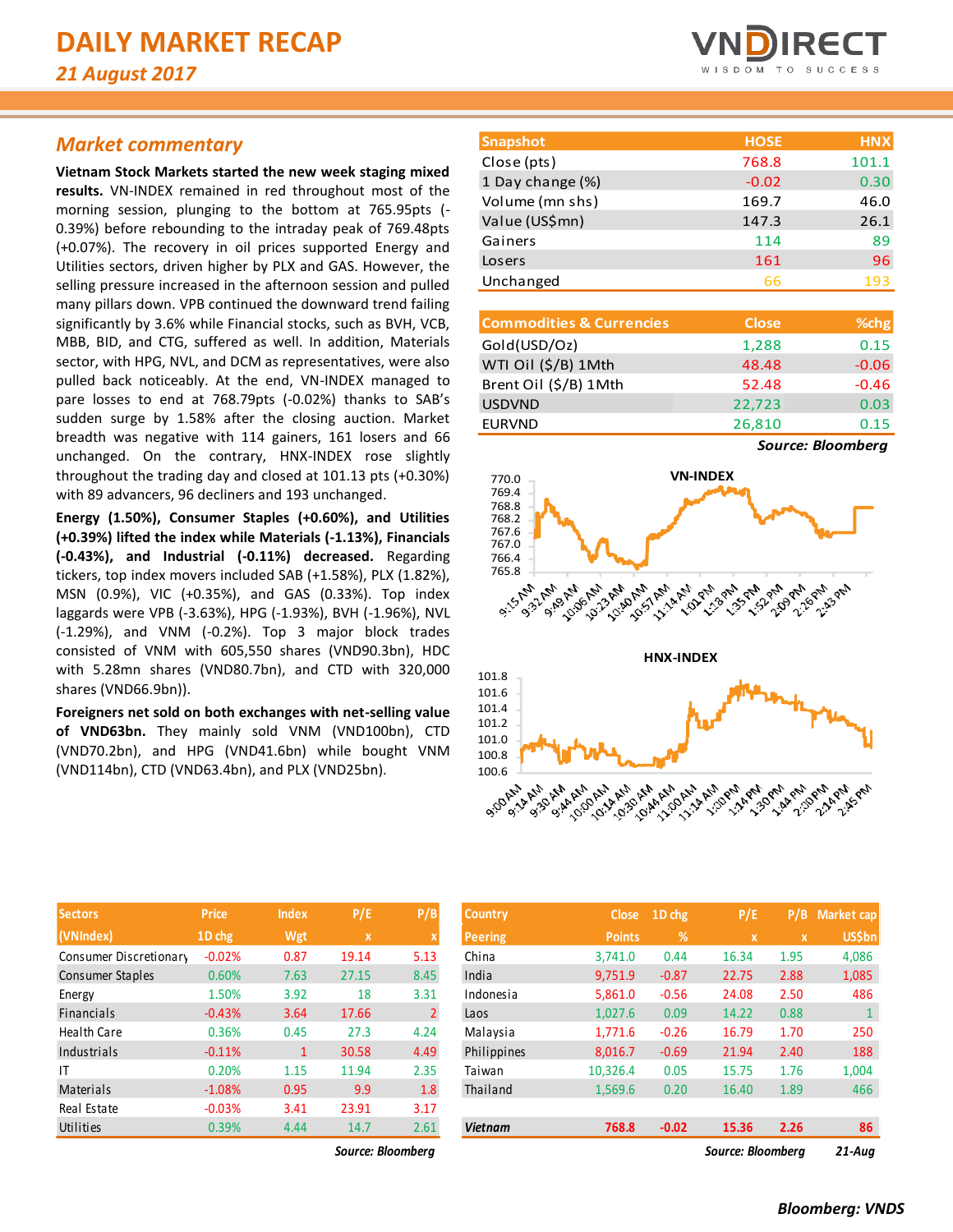

# **Market News**

**Oil traded near the highest closing level in a week as OPEC member Libya halted its biggest oilfield and as drilling by U.S. companies slowed the most since January.** Futures were little changed in New York after rising 3.7% the previous two sessions. Libya declared force majeure, a legal clause that allows the suspension of deliveries, on supplies from the Sharara field after it was blocked on Sunday, National Oil Corp. Chairman Mustafa Sanalla said. Drillers targeting crude trimmed the rig count by five to 763, the second decline this month, according to data Friday from Baker Hughes Inc. *(Bloomberg)*

**Vietnam's focus on growth puts credit quality at risk.** Accordingly, PM Nguyen Xuan Phuc's recent call to raise 2017 credit growth target to 21% from 18% to meet GDP growth target is likely to undermine macroeconomic stability and is credit negative for the sovereign and its banks, Moody's says in emailed statement. Besides, focus on achieving GDP growth target risks compromising banks' asset quality and broader macroeconomic stability while acceleration in credit growth also poses systemic risks to banking sector by eroding banks' capital buffers. *(Bloomberg)*

**Vietnam's State Capital Investment Corporation (SCIC) will divest from 99 companies by end-2017,** including Domesco Medical Import Export JSC (DMC VN), Binh Minh Plastics JSC (BMP VN), Viet Nam Construction And Import - Export JSC (VCG VN) and Bao Minh Insurance Corporation (BMI VN), according to information from SCIC. *(Bloomberg)*

# **Corporate News**

**Tran Anh Digital World JSC (TAG VN) - delisting and relisting plan:** TAG will seek shareholders' approval on the voluntary delisting from HNX and allowing Mobile World Investment Corporation (MWG) to hold over 25% of its chartered capital without tender offer. Moreover, TAG expects to relist on UPCOM after delisting from HNX. *(Vietstock.vn)*

**Vietnam Airlines JSC (HVN VN) - dividend payment:** Aug 31 and Sep 01 will be the ex-date and record date, respectively, for receiving 2016 cash dividend of VND600/share (est. 2016 dividend yieLd of 2.4%). The payment will occur on Oct 02. *(Vsd.vn)*

**Fecon Corporation (FCN VN) - 2017 EGM:** On the EGM dated Aug 19, FCN's shareholders approved the share issuance plans of total 60.5mn shares in 3Q. In particular, the firm plans to offer 33mn shares to existing shareholders at the ratio of 10:6 and the price of VND15,000/share. Moreover, FCN will issue 2.5mn ESOP shares at the price of VND10,000/share, in which half of such shares will be subject to 1-year transfer restriction while the remaining will be subject to 2 year transfer restriction. Furthermore, the firm expects to privately offer 25mn shares to strategic investors at the minimum price of VND22,000/share in 4Q2017 to 3Q2018. Such shares will be subject to 1-year transfer restriction. *(Cafef.vn)*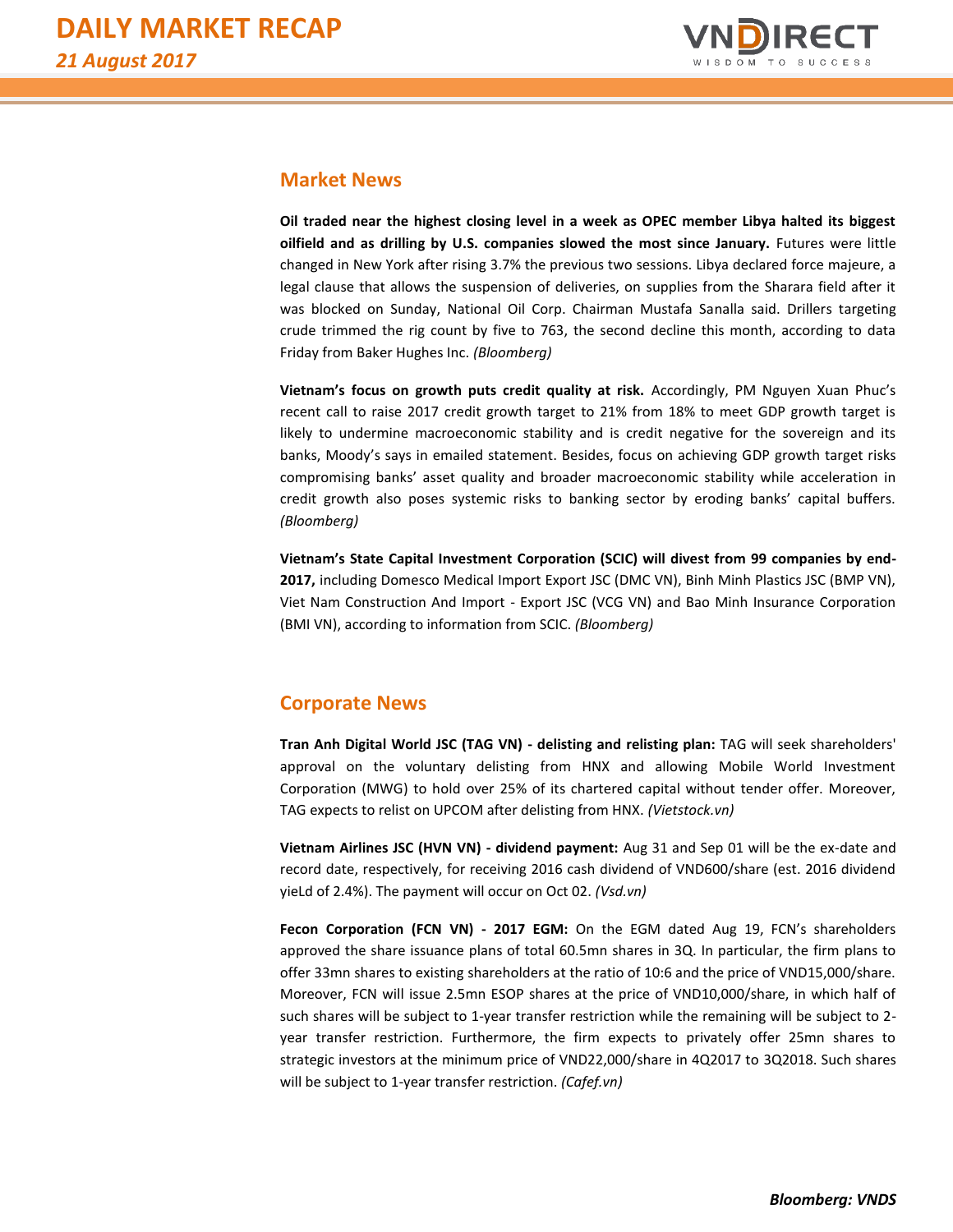

**Ho Chi Minh City Infrastructure Investment JSC (CII VN) - 2017 EGM:** CII will hold its 2017 EGM on Sep 06. In the meeting, CII will seek for shareholders' approval regarding the share issuance plans. Particularly, the firm plans to offer 123.12mn shares to existing shareholders at the ratio of 2:1 and the price of VND15,000/share. Moreover, after the public offering, the firm plans to privately offer 17.71mn shares to RAM fund at the price of VND26,040/share. Such shares will be subject to 1-year transfer restriction and the private placement is expected in 1Q2018. Therefore, CII's chartered capital will increase to VND4.206trl. *(Cafef.vn)*

**Hoa Sen Group (HSG VN) - divestment plan:** The BoD has approved the resolution No. 80/NQ/HĐQT/2017 dated Aug 17 regarding the divestment of its entire stake of 45% at Hoa Sen - Gemadept Logistics & International Port Corporation. *(Hsx.vn)*

**Ha Tien 1 Cement JSC (HT1 VN) - key personnel change:** On Aug 18, HT1 announced the resignation of Mr. Tran Viet Thang, who is the Capital Contribution Representative of Vietnam Cement Industry Corporation (VICEM) in HT1 (54.06mn shares - 14.17%), from Chairman position and the approval for BoD member cum CEO Nguyen Tuan Anh being temporarily in charge of operating the BoD until a new decision is made. *(Vietstock.vn)*

**Vietnam Rubber Group (VRG - unlisted) - estimated 1H2017 business results:** In 1H, VRG estimated to achieve VND10.537trl in total revenue and VND2.292trl in EBT (completing 60% of the annual target), of which VND1.798trl was contributed to government budget. Specifically, as of late June, the company exploited 80,176 tons of rubber latex (+28.9% YoY and completing 32% of the annual target) thanks to favorable conditions. The corporation also processed over 114,000 tons of latex (+33.7% YoY) and purchased over 29,000 tons (+153% YoY). At the same time, VRG consumed nearly 99,000 tons of output, including over 43,000 tons of export and entrusted export. Besides, revenue from services reached VND4.891trl (completing 51% of the annual target). *(Ndh.vn)*

**Vinh Phuc Infrastructure Development Stock Company (IDV VN) - dividend payment:** IDV's BoD has approved the issuance of 4,607,325 shares to existing shareholders at the ratio of 5:2 to pay 2017 stock dividend. *(Cafef.vn)*

**Sacombank Securities JSC (SBS VN - UPCOM) - key personnel change:** On Aug 18, SBS announced the resignation of Chairman Tran Van Lan without further appointment. For the meantime, Vice Chairman Phan Quoc Huynh will be in charge of the jobs related to Chairman Position. *(Hsx.vn)*

**Sai Gon General Service Corporation (SVC VN) - shareholder's activity:** On Aug 16, Jom Silkkitie Asia Equity Investment Fund bought 110,000 SVC shares and sold 208,000 SVC shares, thereby decreasing its ownership from 2,060,000 shares (8.25%) to 1,962,000 shares (7.86%). *(Cafef.vn)*

**North Electricity Development And Investment JSC No 2 (ND2 VN - UPCOM) - shareholder's activity:** BaoViet Life Corporation (BVLIFE) purchased 3,785,900 ND2 shares (9.12%) on Aug 11 and thus become a major shareholder of ND2. Prior to the transaction, the organization did not hold any stake in the company. *(Vietstock.vn)*

**Dong Anh Electrical Equipment Manufacturing JSC (TBD VN - UPCOM) - key personnel change:** On Aug 16, TBD announced the appointment of Mr. Nguyen Quang Huy, current Head of Business Department, as Vice CEO starting from Sep 01. *(Cafef.vn)*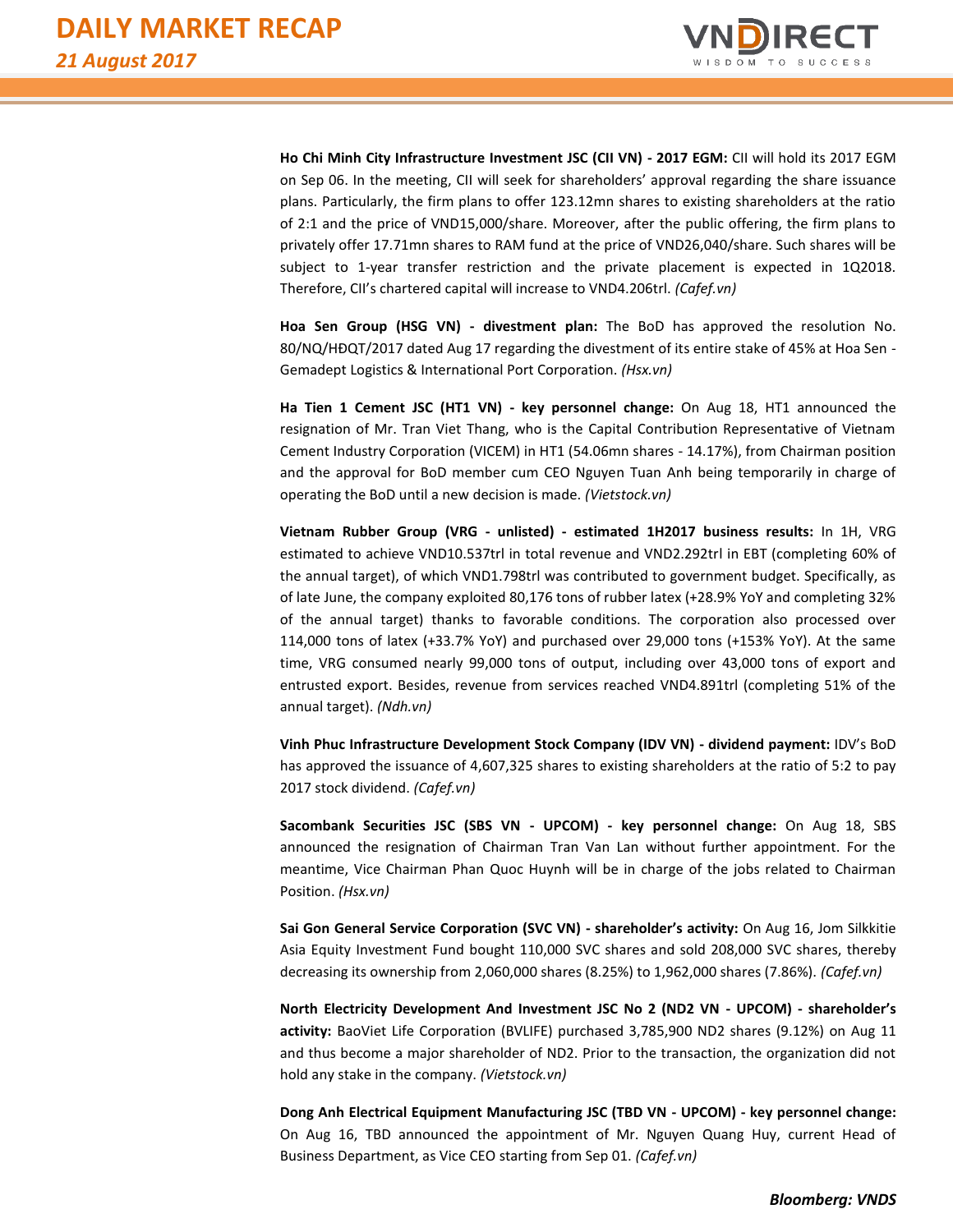

**DakLak Rubber Investment Joint Stock Company (DRI VN - UPCOM) - shareholder's activity:** DakLak Rubber Limited Company (DAKRUCO) has announced the plan to divest a part of its stake at DRI. *(Dakruco.com)*

**Duc Quan Investment and Development JSC (FTM VN) - ESOP share issuance:** FTM's BoD announced to issue 1mn ESOP shares - equivalent to 2% of total outstanding shares. Further details of the issuance have not been disclosed yet. *(Hsx.vn)*

**Hai Ha Confectionery JSC (HHC VN) - 2017 AGM:** Aug 29 and Aug 30 will be the ex-date and record date, respectively, for attending HHC's 2017 AGM. The meeting is expected to take place on Sep 25 at the company's Headquarter at 25-27 Truong Dinh, Hai Ba Trung District, Hanoi. *(Cafef.vn)*

**CMC JSC (CVT VN) - change in stock listing:** Ho Chi Minh Stock Exchange (HOSE) announced to receive CVT's listing application on HOSE after delisting from Hanoi Stock Exchange (HNX). For further information, in 1H, the company posted approx. VND493.2bn in net revenue (+14.2% YoY) and VND75.5bn in EAT (+28% YoY, completing 56% of annual goal). *(Cafef.vn)*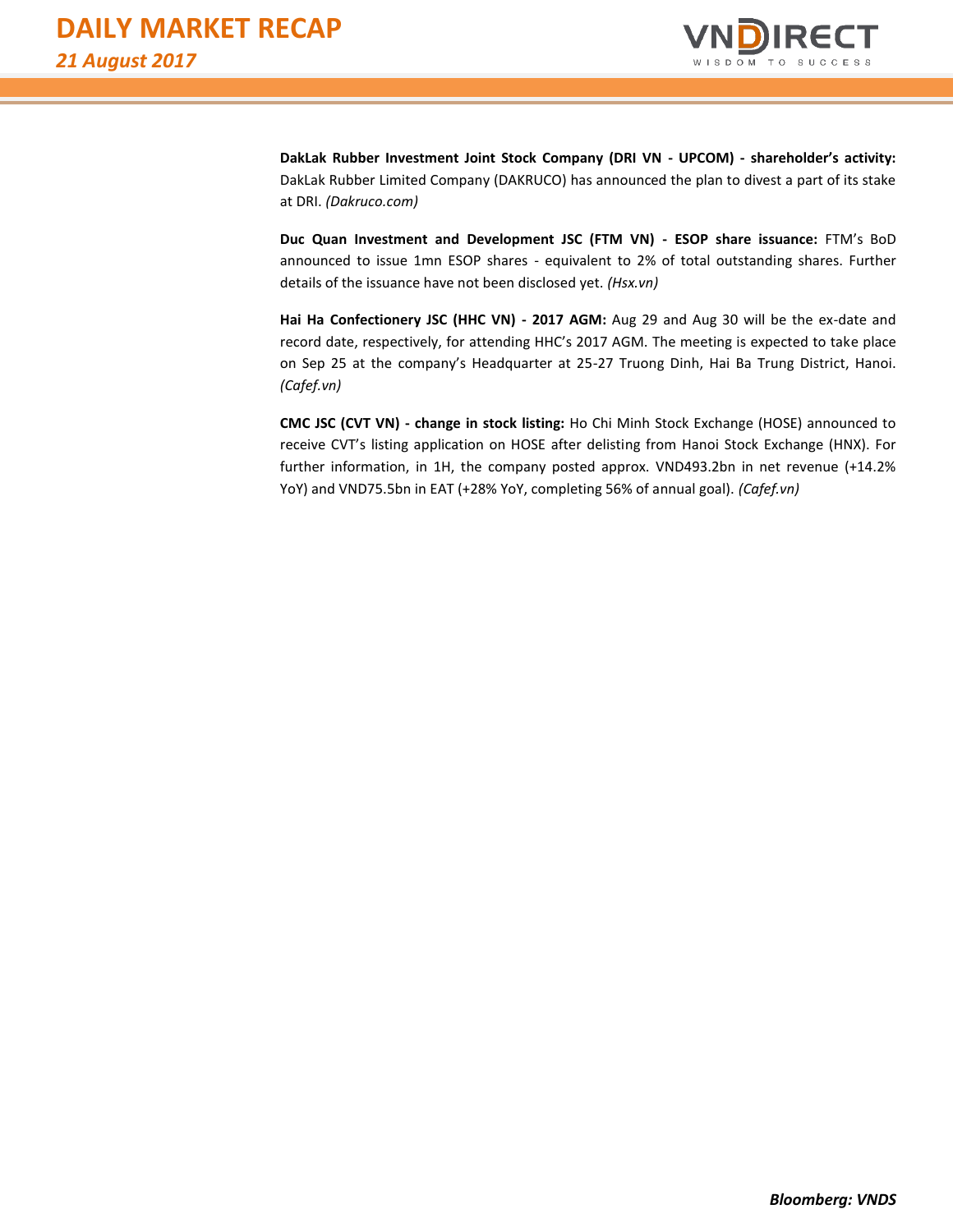

#### **MARKET MOVEMENTS**

|                    |                   | <b>HOSE</b> |      |                                |            |                    |        | <b>HNX</b> |
|--------------------|-------------------|-------------|------|--------------------------------|------------|--------------------|--------|------------|
| <b>Top gainers</b> |                   |             |      |                                | <b>VND</b> | <b>Top gainers</b> |        |            |
| <b>Ticker</b>      | <b>Last Price</b> | Chg         | %chg | Index<br><b>Ticker</b><br>Vol. |            | Last Price         | Chg    |            |
|                    |                   |             |      |                                | impact     |                    |        |            |
| <b>ATG</b>         | 4.440             | 290         | 7.0  | 743.430                        | 0.002      | <b>FDT</b>         | 38,500 | 3,500      |
| <b>VDP</b>         | 44,400            | 2,900       | 7.0  | 169,100                        | 0.015      | <b>SJC</b>         | 7,700  | 700        |
| HAI                | 15,600            | 1,000       | 6.9  | 9.86MLN                        | 0.046      | TV <sub>3</sub>    | 34,400 | 3,100      |
| <b>TDG</b>         | 13,450            | 850         | 6.8  | 1.43 MLN                       | 0.004      | SDU                | 29,200 | 2,600      |
| <b>HDC</b>         | 17,500            | 1,100       | 6.7  | 817,830                        | 0.019      | <b>MST</b>         | 12,400 | 1,100      |

| <b>Top losers</b> |                   |        |        |         | <b>VND</b> |
|-------------------|-------------------|--------|--------|---------|------------|
| <b>Ticker</b>     | <b>Last Price</b> | Chg    | %chg   | Vol.    | Index      |
|                   |                   |        |        |         | impact     |
| QBS               | 9,580             | $-720$ | $-7.0$ | 851,940 | $-0.020$   |
| <b>TSC</b>        | 4,930             | $-370$ | $-7.0$ | 3.83MLN | $-0.021$   |
| IJC               | 11,350            | $-850$ | $-7.0$ | 1.98MLN | $-0.046$   |
| <b>CCL</b>        | 4,840             | $-360$ | $-6.9$ | 479,840 | $-0.005$   |
| <b>KPF</b>        | 6,240             | -460   | $-6.9$ | 2,000   | $-0.003$   |

|               | <b>Top index movers</b> |       |      |          | <b>VND</b>   |
|---------------|-------------------------|-------|------|----------|--------------|
| <b>Ticker</b> | <b>Last Price</b>       | Chg   | %chg | Vol.     | <b>Index</b> |
|               |                         |       |      |          | impact       |
| <b>SAB</b>    | 257,000                 | 4,000 | 1.6  | 59,480   | 1.010        |
| <b>PLX</b>    | 67,300                  | 1,200 | 1.8  | 1.45 MLN | 0.612        |
| <b>MSN</b>    | 45,000                  | 400   | 0.9  | 575,380  | 0.181        |
| <b>VIC</b>    | 42,900                  | 150   | 0.4  | 297,760  | 0.156        |
| GAS           | 61,100                  | 200   | 0.3  | 126,800  | 0.151        |

| <b>Top index laggers</b> |                   |          |        |         | <b>VND</b>   |
|--------------------------|-------------------|----------|--------|---------|--------------|
| <b>Ticker</b>            | <b>Last Price</b> | Chg      | %chg   | Vol.    | <b>Index</b> |
|                          |                   |          |        |         | impact       |
| VPB                      | 35,850            | $-1,350$ | $-3.6$ | 798,670 | $-0.709$     |
| <b>HPG</b>               | 33,100            | $-650$   | $-1.9$ | 3.28MLN | $-0.324$     |
| <b>BVH</b>               | 55,000            | $-1,100$ | $-2.0$ | 368,370 | $-0.295$     |
| <b>NVL</b>               | 61,200            | $-800$   | $-1.3$ | 1.77MLN | $-0.186$     |
| VNM                      | 148,900           | $-300$   | $-0.2$ | 247.430 | $-0.171$     |

| <b>VND</b> |
|------------|
| Index      |
| impact     |
| 0.000      |
| 0.000      |
| 0.000      |
| 0.000      |
| 0.000      |
|            |

| <b>Top losers</b> |                   |        |        |          | <b>VND</b>   | <b>Top losers</b> |                   |          |         |        | <b>VND</b>   |
|-------------------|-------------------|--------|--------|----------|--------------|-------------------|-------------------|----------|---------|--------|--------------|
| Ticker            | <b>Last Price</b> | Chg    | %chg   | Vol.     | <b>Index</b> | Ticker            | <b>Last Price</b> | Chg      | %chg    | Vol.   | <b>Index</b> |
|                   |                   |        |        |          | impact       |                   |                   |          |         |        | impact       |
| QBS               | 9,580             | $-720$ | $-7.0$ | 851.940  | $-0.020$     | <b>CMC</b>        | 8,100             | $-900$   | $-10.0$ | 100    | 0.000        |
| TSC               | 4,930             | $-370$ | $-7.0$ | 3.83 MLN | $-0.021$     | <b>PCE</b>        | 15,700            | $-1,700$ | $-9.8$  | 100    | 0.000        |
| IJC               | 11,350            | $-850$ | $-7.0$ | 1.98MLN  | $-0.046$     | TPP               | 13,200            | $-1.400$ | $-9.6$  | 7.800  | 0.000        |
| <b>CCL</b>        | 4,840             | $-360$ | $-6.9$ | 479.840  | $-0.005$     | <b>STP</b>        | 6,700             | $-700$   | $-9.5$  | 70,812 | 0.000        |
| KPF               | 6,240             | $-460$ | $-6.9$ | 2,000    | $-0.003$     | SGD               | 12,500            | $-1,300$ | $-9.4$  | 600    | 0.000        |

|            | <b>Top index movers</b> |       |      |          | <b>VND</b> | <b>Top index movers</b> |                   |       |      |         | <b>VND</b>   |
|------------|-------------------------|-------|------|----------|------------|-------------------------|-------------------|-------|------|---------|--------------|
| Ticker     | <b>Last Price</b>       | Chg   | %chg | Vol.     | Index      | Ticker                  | <b>Last Price</b> | Chg   | %chg | Vol.    | <b>Index</b> |
|            |                         |       |      |          | impact     |                         |                   |       |      |         | impact       |
| SAB        | 257.000                 | 4,000 | 1.6  | 59.480   | 1.010      | <b>ACB</b>              | 26,200            | 500   | 2.0  | 4.41MLN | 0.439        |
| <b>PLX</b> | 67,300                  | 1,200 | 1.8  | 1.45 MLN | 0.612      | <b>NVB</b>              | 7,600             | 100   | 1.3  | 220.300 | 0.033        |
| <b>MSN</b> | 45,000                  | 400   | 0.9  | 575.380  | 0.181      | <b>DBC</b>              | 27,700            | 400   | 1.5  | 50.150  | 0.025        |
| VIC        | 42.900                  | 150   | 0.4  | 297.760  | 0.156      | DP <sub>3</sub>         | 63,800            | 5,500 | 9.4  | 33.669  | 0.023        |
| GAS        | 61,100                  | 200   | 0.3  | 126.800  | 0.151      | <b>PVX</b>              | 2,600             | 100   | 4.0  | 455.174 | 0.023        |

| <b>Top index laggers</b> |                   |          |        |         | <b>VND</b> | <b>Top index laggers</b> |                   |          |        |          | <b>VND</b> |  |  |
|--------------------------|-------------------|----------|--------|---------|------------|--------------------------|-------------------|----------|--------|----------|------------|--|--|
| Ticker                   | <b>Last Price</b> | Chg      | %chg   | Vol.    | Index      | Ticker                   | <b>Last Price</b> | Chg      | %chg   | Vol.     | Index      |  |  |
|                          |                   |          |        |         | impact     |                          |                   |          |        |          | impact     |  |  |
| VPB                      | 35,850            | $-1,350$ | $-3.6$ | 798.670 | $-0.709$   | <b>SHB</b>               | 7.700             | $-100$   | -1.3   | 4.44 MLN | $-0.099$   |  |  |
| <b>HPG</b>               | 33,100            | $-650$   | $-1.9$ | 3.28MLN | $-0.324$   | <b>PVS</b>               | 16,400            | $-200$   | $-1.2$ | 660.400  | $-0.051$   |  |  |
| <b>BVH</b>               | 55,000            | $-1,100$ | $-2.0$ | 368.370 | $-0.295$   | VCS                      | 178,100           | $-1.900$ | -1.1   | 77.767   | $-0.043$   |  |  |
| <b>NVL</b>               | 61,200            | $-800$   | $-1.3$ | 1.77MLN | $-0.186$   | <b>LAS</b>               | 15,600            | $-700$   | $-4.3$ | 800.690  | $-0.031$   |  |  |
| VNM                      | 148,900           | $-300$   | $-0.2$ | 247,430 | $-0.171$   | VGC                      | 18,800            | $-200$   | -1.1   | 392,100  | $-0.024$   |  |  |

|            | <b>Top active volume</b> |       |      |              | <b>VND</b> |            | <b>Top active volume</b> |        |        |          | <b>VND</b> |
|------------|--------------------------|-------|------|--------------|------------|------------|--------------------------|--------|--------|----------|------------|
| Ticker     | <b>Last Price</b>        | Chg   | %chg | Vol.         | Index      | Ticker     | <b>Last Price</b>        | Chg    | %chg   | Vol.     | Index      |
|            |                          |       |      |              | impact     |            |                          |        |        |          | impact     |
| FLC        | 7.140                    | 30    |      | 0.4 23.21MLN | 0.008      | <b>SHB</b> | 7,700                    | $-100$ | $-1.3$ | 4.44 MLN | 0.000      |
| <b>HAI</b> | 15,600                   | 1,000 | 6.9  | 9.86MLN      | 0.046      | <b>ACB</b> | 26,200                   | 500    | 2.0    | 4.41MLN  | 0.000      |
| <b>FIT</b> | 10.400                   | 500   | 5.1  | 5.74 MLN     | 0.050      | <b>KLF</b> | 3,300                    | $-100$ | $-2.9$ | 2.79MLN  | 0.000      |
| <b>ASM</b> | 12,250                   | 150   | 1.2  | 5.33 MLN     | 0.013      | VCG        | 19,900                   | 0      | 0.0    | 1.71MLN  | 0.000      |
| HQC        | 3,190                    | 10    | 0.3  | 4.57MLN      | 0.002      | <b>SVN</b> | 3,400                    | 300    | 9.7    | 1.70MLN  | 0.000      |
|            |                          |       |      |              |            |            |                          |        |        |          |            |

*21-Aug Source: Bloomberg*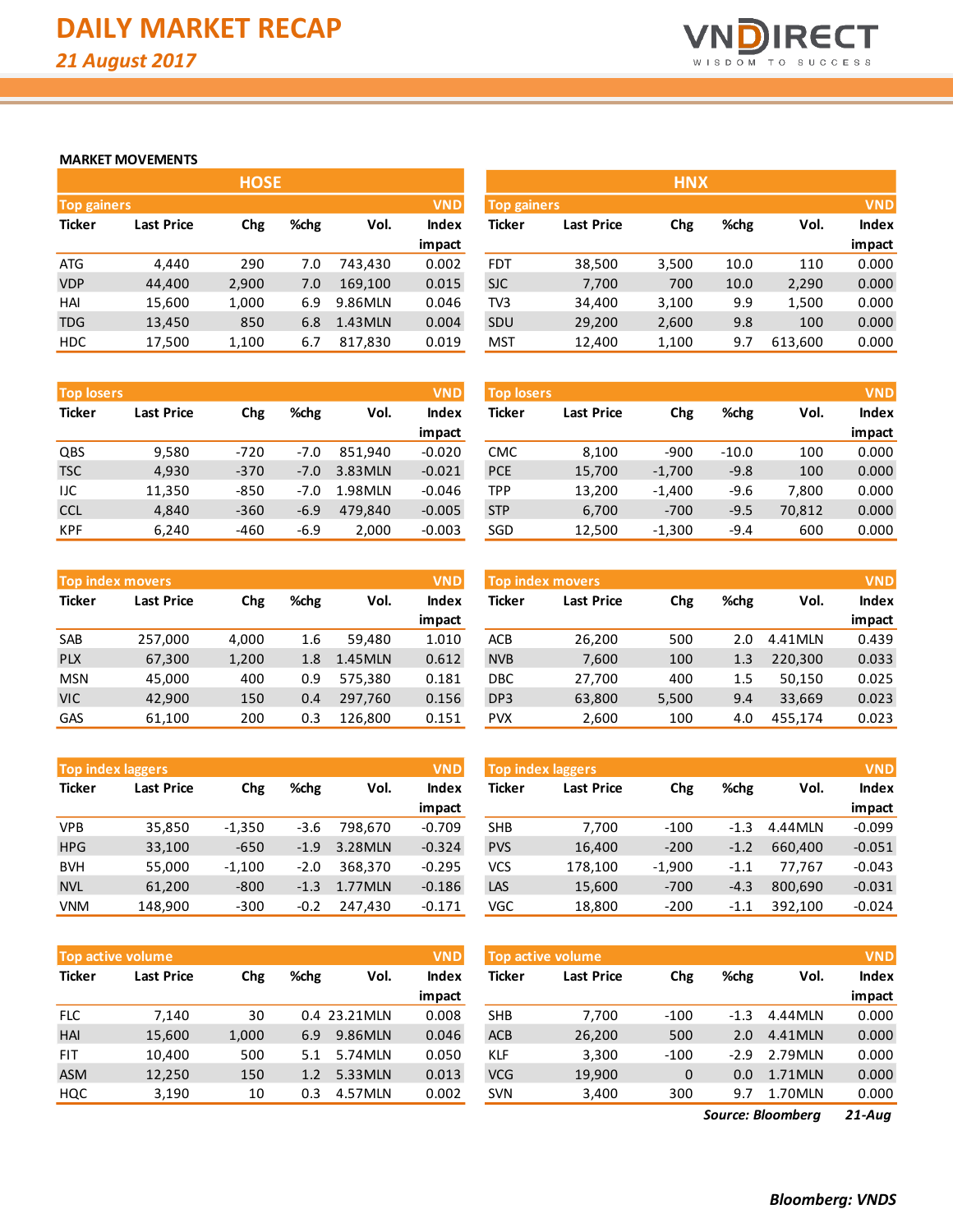

### **FOREIGN ACTIVITIES**

| <b>Volume (Mn'shs)</b> | <b>HOSE</b> | d/d   | <b>HNX</b> | d/d      | Value (VND'bn)        | <b>HOSE</b> | d/d   | <b>HNX</b> | d/d    |
|------------------------|-------------|-------|------------|----------|-----------------------|-------------|-------|------------|--------|
| <b>BUY</b>             | 7.4         | 36.0% | 0.9        | $-21.4%$ | <b>BUY</b>            | 391.2       | 64.8% | 15.0       | -11.6% |
| % of market            | 4.4%        |       | 2.0%       |          | % of market           | 11.8%       |       | 2.5%       |        |
| <b>SELL</b>            | 9.5         | 24.9% | 0.9        | -23.7%   | <b>SELL</b>           | 441.8       | 71.1% | 19.5       | 44.1%  |
| % of market            | 5.6%        |       | 1.9%       |          | % of market           | 13.3%       |       | 3.3%       |        |
| <b>NET BUY (SELL)</b>  | (2.0)       |       | 0.1        |          | <b>NET BUY (SELL)</b> | (50.6)      |       | (4.6)      |        |

*Source: HSX, HNX*



## **2017 ACCUMULATION**

| Volume (Mln'shs)      |         | <b>HOSE % of 2016</b> |        | HNX % of 2016 | Value (VND'bn)        |          | <b>HOSE % of 2016</b> |         | HNX % of 2016 |
|-----------------------|---------|-----------------------|--------|---------------|-----------------------|----------|-----------------------|---------|---------------|
| <b>BUY</b>            | 1.802.9 | 73.2%                 | 190.7  | 48.3%         | <b>BUY</b>            | 74.873.6 | 82.0%                 | 2.740.4 | 44.0%         |
| % of market           | 6.1%    |                       | 2.2%   |               | % of market           | 12.6%    |                       | 3.0%    |               |
| <b>SELL</b>           | 1,748.1 | 65.4%                 | 210.0  | 64.0%         | <b>SELL</b>           | 61,476.3 | 62.1%                 | 2,786.5 | 54.8%         |
| % of market           | 5.9%    |                       | 2.4%   |               | % of market           | 10.4%    |                       | 3.1%    |               |
| <b>NET BUY (SELL)</b> | 54.8    |                       | (19.3) |               | <b>NET BUY (SELL)</b> | 13,397   |                       | (46.1)  |               |

*Source: HSX, HNX*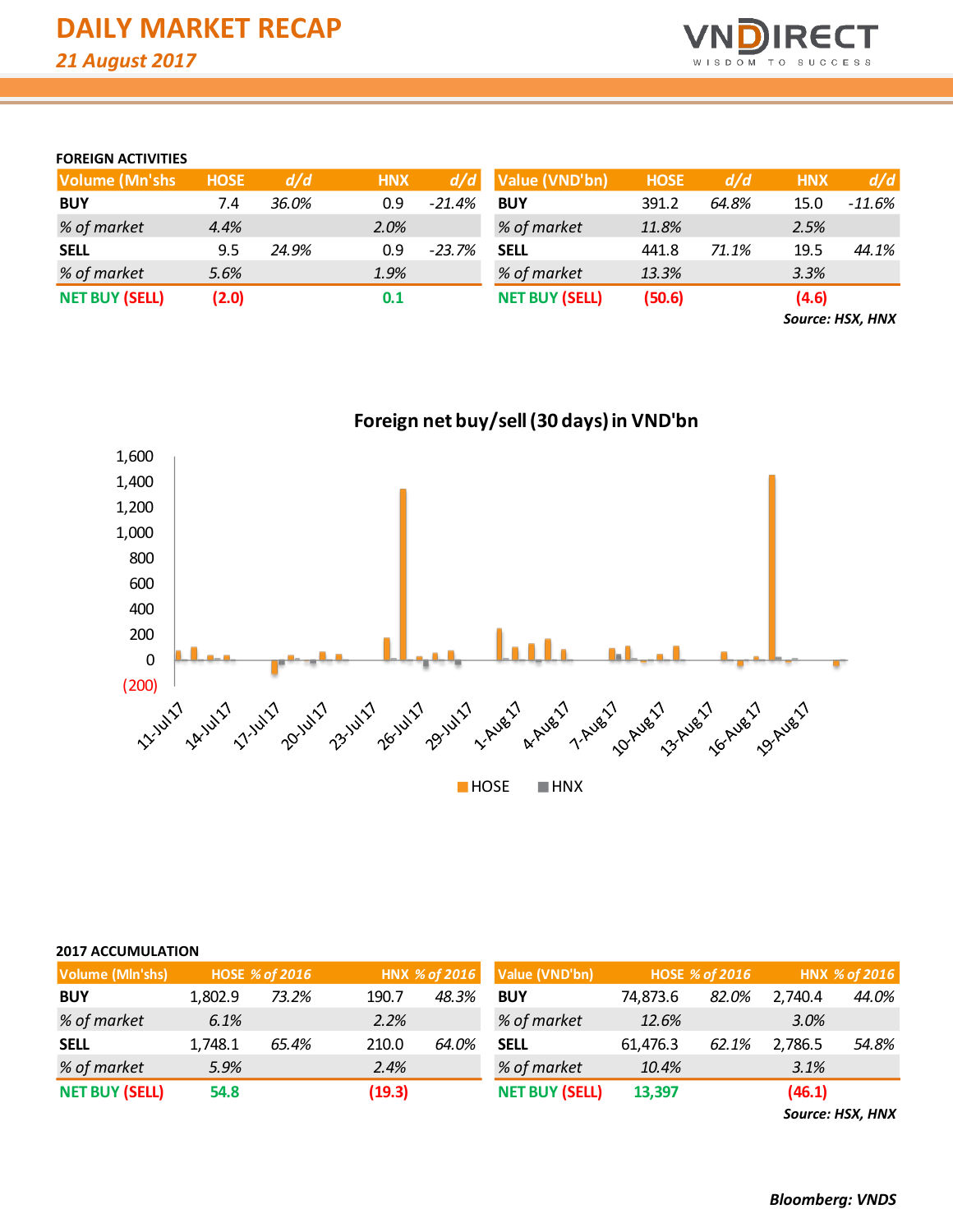

**impact**

#### **FOREIGN ACTIVITIES**

|               | Top buy by foreigners (value) |        |         | <b>VND'bn</b> |              |  |  |
|---------------|-------------------------------|--------|---------|---------------|--------------|--|--|
| <b>Ticker</b> | Last                          | Chg    | %chg    | <b>Value</b>  | <b>Index</b> |  |  |
|               | <b>Price</b>                  |        |         |               | impact       |  |  |
| VNM           | 148,900                       | $-300$ | $-0.20$ | 114.0         | $-0.171$     |  |  |
| <b>CTD</b>    | 209,400                       | 400    | 0.19    | 63.4          | 0.012        |  |  |
| <b>PLX</b>    | 67,300                        | 1,200  | 1.82    | 25.0          | 0.609        |  |  |
| <b>KBC</b>    | 14,750                        | 250    | 1.72    | 15.7          | 0.047        |  |  |
| SAB           | 257,000                       | 4,000  | 1.58    | 15.2          | 1.006        |  |  |

|            |                               | <b>HOSE</b> |         |       |                 | <b>HNX</b>    |                                |          |         |       |                 |  |  |
|------------|-------------------------------|-------------|---------|-------|-----------------|---------------|--------------------------------|----------|---------|-------|-----------------|--|--|
|            | Top buy by foreigners (value) |             |         |       | VND'bn          |               | Top buy by foreigners (value), |          |         |       | VND'bn          |  |  |
| Ticker     | Last<br><b>Price</b>          | Chg         | %chg    | Value | Index<br>impact | <b>Ticker</b> | Last<br><b>Price</b>           | Chg      | %chg    | Value | Index<br>impact |  |  |
| VNM        | 148,900                       | $-300$      | $-0.20$ | 114.0 | $-0.171$        | <b>IVS</b>    | 11,200                         | 0        | 0.00    | 5.5   | 0.000           |  |  |
| <b>CTD</b> | 209,400                       | 400         | 0.19    | 63.4  | 0.012           | <b>MAS</b>    | 90,000                         | $-1,000$ | $-1.10$ | 2.6   | 0.000           |  |  |
| <b>PLX</b> | 67,300                        | 1,200       | 1.82    | 25.0  | 0.609           | <b>HUT</b>    | 11,600                         | 0        | 0.00    | 2.4   | 0.000           |  |  |
| <b>KBC</b> | 14,750                        | 250         | 1.72    | 15.7  | 0.047           | <b>NTP</b>    | 66,000                         | 0        | 0.00    | 1.7   | 0.000           |  |  |
| SAB        | 257,000                       | 4,000       | 1.58    | 15.2  | 1.006           | <b>DBC</b>    | 27,700                         | 400      | 1.47    | 1.0   | 0.000           |  |  |

|               | Top sell by foreigners (value) |        |         |              | VND'bn                 | Top sell by foreigners (value) |                      |              |         |       |                 |  |
|---------------|--------------------------------|--------|---------|--------------|------------------------|--------------------------------|----------------------|--------------|---------|-------|-----------------|--|
| <b>Ticker</b> | Last<br><b>Price</b>           | Chg    | %chg    | <b>Value</b> | <b>Index</b><br>impact | <b>Ticker</b>                  | Last<br><b>Price</b> | Chg          | %chg    | Value | Index<br>impact |  |
| <b>VNM</b>    | 148.900                        | $-300$ | $-0.20$ | 100.0        | $-0.171$               | PTI                            | 23,000               | 0            | 0.00    | 13.8  | 0.000           |  |
| <b>CTD</b>    | 209,400                        | 400    | 0.19    | 70.2         | 0.012                  | <b>VCG</b>                     | 19,900               | $\mathbf{0}$ | 0.00    | 7.4   | 0.000           |  |
| <b>HPG</b>    | 33.100                         | -650   | $-1.93$ | 41.6         | $-0.387$               | <b>VGC</b>                     | 18,800               | $-200$       | $-1.05$ | 2.0   | 0.000           |  |
| <b>VIC</b>    | 42.900                         | 150    | 0.35    | 20.4         | 0.155                  | <b>PVS</b>                     | 16.400               | $-200$       | $-1.20$ | 1.7   | 0.000           |  |
| SAB           | 257,000                        | 4,000  | 1.58    | 15.3         | 1.006                  | <b>NTP</b>                     | 66.000               |              | 0.00    | 1.3   | 0.000           |  |

|               | Top net buy by foreigners (value) |             |         |       | VND'bn          | Top net buy by foreigners (value) |                      |          |         |              |  |  |  |
|---------------|-----------------------------------|-------------|---------|-------|-----------------|-----------------------------------|----------------------|----------|---------|--------------|--|--|--|
| <b>Ticker</b> | Last<br><b>Price</b>              | Chg<br>%chg |         | Value | Index<br>impact | <b>Ticker</b>                     | Last<br><b>Price</b> | Chg      | %chg    | <b>Value</b> |  |  |  |
| <b>PLX</b>    | 67,300                            | 1,200       | 1.82    | 25.0  | 0.609           | <b>IVS</b>                        | 11,200               | 0        | 0.00    | 5.3          |  |  |  |
| <b>KBC</b>    | 14,750                            | 250         | 1.72    | 15.7  | 0.047           | <b>MAS</b>                        | 90,000               | $-1,000$ | $-1.10$ | 2.5          |  |  |  |
| <b>VNM</b>    | 148.900                           | $-300$      | $-0.20$ | 14.0  | $-0.171$        | <b>HUT</b>                        | 11.600               | 0        | 0.00    | 2.4          |  |  |  |
| <b>HSG</b>    | 28,400                            | $-200$      | $-0.70$ | 6.1   | $-0.027$        | <b>DBC</b>                        | 27,700               | 400      | 1.47    | 1.0          |  |  |  |
| VCI           | 60,000                            | 0           | 0.00    | 5.8   | 0.000           | <b>SHB</b>                        | 7,700                | $-100$   | $-1.28$ | 0.9          |  |  |  |

|               | Top net sell by foreigners (value) |        |         |              | VND'bn                 | Top net sell by foreigners (value) |                      | <b>VND'bn</b> |         |              |                        |
|---------------|------------------------------------|--------|---------|--------------|------------------------|------------------------------------|----------------------|---------------|---------|--------------|------------------------|
| <b>Ticker</b> | Last<br><b>Price</b>               | Chg    | %chg    | <b>Value</b> | <b>Index</b><br>impact | <b>Ticker</b>                      | Last<br><b>Price</b> | Chg           | %chg    | <b>Value</b> | <b>Index</b><br>impact |
| <b>HPG</b>    | 33,100                             | $-650$ | $-1.93$ | $-34.4$      | $-0.387$               | PTI                                | 23,000               | 0             | 0.00    | $-13.8$      | 0.000                  |
| <b>MSN</b>    | 45,000                             | 400    | 0.90    | $-13.5$      | 0.180                  | <b>VCG</b>                         | 19,900               | 0             | 0.00    | $-7.4$       | 0.000                  |
| SSI           | 24,450                             | $-400$ | $-1.61$ | $-11.9$      | $-0.077$               | <b>VGC</b>                         | 18,800               | $-200$        | $-1.05$ | $-2.0$       | 0.000                  |
| <b>HBC</b>    | 53,500                             | $-500$ | $-0.93$ | $-11.9$      | $-0.025$               | <b>PVS</b>                         | 16,400               | $-200$        | $-1.20$ | $-1.6$       | 0.000                  |
| <b>CTD</b>    | 209,400                            | 400    | 0.19    | $-6.8$       | 0.012                  | <b>ACB</b>                         | 26,200               | 500           | 1.95    | $-0.9$       | 0.000                  |

*Source: Bloomberg, HOSE, HNX*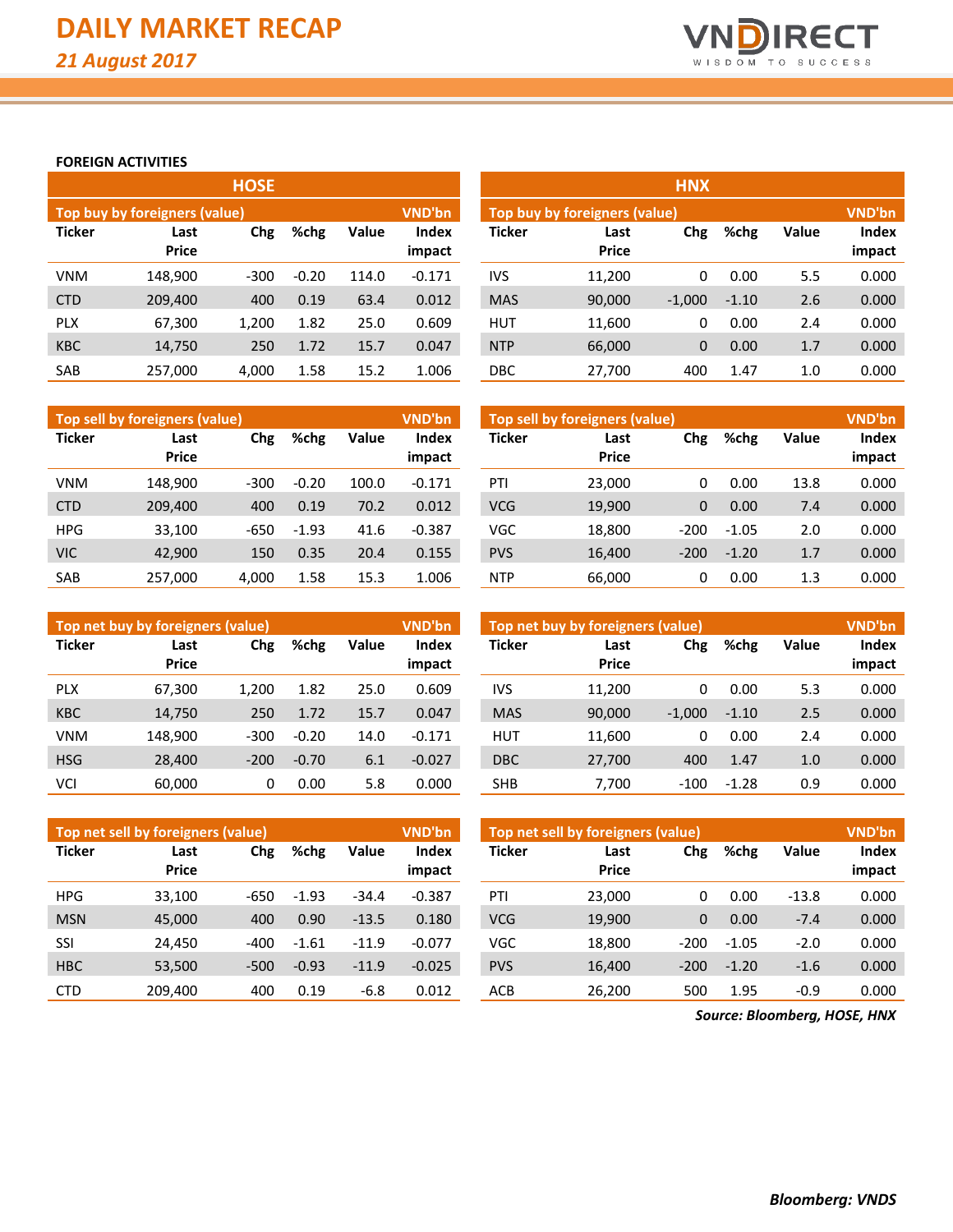

#### **TOP 70 MARKET CAPS SNAPSHOT ON HOSE**

| <b>No. Ticker</b> | <b>Price</b> |         |         | Price change (%) |                |         | Mkt. Cap Outs. Vol. Float ratio | Avail. Fll | Ave. daily vol. |                      | <b>EPS</b>     |             | P/E              | P/B              | <b>ROE</b> | <b>ROA</b> |
|-------------------|--------------|---------|---------|------------------|----------------|---------|---------------------------------|------------|-----------------|----------------------|----------------|-------------|------------------|------------------|------------|------------|
|                   | <b>VND</b>   | 1M      | 3M      | 6M               | <b>US\$mln</b> | Mln'shs | $\%$                            | %          | (30 days-shs)   | <b>T12M</b>          | <b>Diluted</b> | 1Y Gr.      | $\boldsymbol{X}$ | $\boldsymbol{X}$ | $\%$       | %          |
| 1 VNM VM          | 148,900      | $-1.7$  | 0.7     | 14.3             | 9,510          | 1,451   | 57.8                            | 44.8       | 606,830         | 6,333                | 5,831          | 19.9        | 23.5             | 8.8              | 38.9       | 33.1       |
| 2 SAB VM          | 257,000      | 9.1     | 35.3    | 17.0             | 7,253          | 641     | 10.4                            | 39.1       | 54,419          | 6,947                | 6,442          | 37.3        | 37.0             | 13.2             | 35.2       | 22.9       |
| 3 VCB VM          | 37,400       | 1.1     | 1.8     | $-2.6$           | 5,922          | 3,598   | 22.9                            | 9.1        | 918,736         | 1,788                | 1,566          | 6.0         | 20.9             | 2.6              | 12.8       | 1.0        |
| 4 GAS VM          | 61,100       | 1.8     | 9.3     | 2.3              | 5,145          | 1,913   | 4.2                             | 45.7       | 521,608         | 4,128                | 3,548          | $-18.8$     | 14.8             | 2.9              | 20.3       | 13.4       |
| 5 VIC VM          | 42,900       | 1.1     | 4.9     | $-7.6$           | 4,980          | 2,638   | 52.3                            | 19.1       | 415,729         | 1,713                | 1,178          | 111.2       | 25.0             | 4.0              | 10.5       | 1.6        |
| 6 PLX VM          | 67,300       | 2.7     | 18.7    | N/A              | 3,432          | 1,159   | 100.0                           | 11.4       | 672,361         | 3,617                | 4,254          | 43.0        | 18.6             | 3.7              | 26.3       | 8.5        |
| 7 CTG VM          | 18,550       | $-0.3$  | 1.9     | 1.4              | 3,040          | 3,723   | 15.8                            | 0.1        | 2,279,274       | 1,970                | 1,457          | 20.6        | 9.4              | 1.2              | 12.0       | 0.8        |
| 8 BID VM          | 19,650       | 2.1     | 14.2    | 17.7             | 2,956          | 3,419   | 4.7                             | 28.2       | 3,493,076       | 1,810                | 1,354          | $-5.1$      | 10.9             | 1.5              | 14.6       | 0.7        |
| 9 MSN VM          | 45,000       | 9.2     | 4.7     | 5.8              | 2,274          | 1,148   | 32.8                            | 19.3       | 580,419         | 2,099                | 2,481          | 86.5        | 21.4             | 3.3              | 18.1       | 4.1        |
| 10 HPG VM         | 33,100       | 5.4     | 23.2    | 25.5             | 2,210          | 1,517   | 58.9                            | 9.6        | 3,540,498       | 5,182                | 4,470          | 82.3        | 6.4              | 2.2              | 34.9       | 20.9       |
| 11 VPB VM         | 35,850       | N/A     | N/A     | N/A              | 2,103          | 1,333   | 100.0                           | 0.0        | N/A             | 4,485                | 4,485          | 37.1        | 8.0              | 1.8              | 25.4       | 1.9        |
| 12 ROS VM         | 94,000       | 6.2     | $-33.1$ | $-27.9$          | 1,957          | 473     | 27.0                            | 47.2       | 2,485,948       | 1,033                | 1,033          | N/A         | 91.0             | 9.1              | 11.7       | 7.4        |
| 13 VJC VM         | 123,500      | $-1.4$  | $-3.4$  | N/A              | 1,752          | 322     | 60.9                            | 5.8        | 329,000         | 8,726                | 8,726          | $-24.9$     | 14.2             | 8.2              | 68.7       | 14.3       |
| 14 NVL VM         | 61,200       | $-10.0$ | $-10.1$ | $-7.3$           | 1,677          | 623     | 29.5                            | 39.0       | 1,511,134       | 3,396                | 3,059          | N/A         | 18.0             | 4.0              | 23.1       | 5.3        |
| 15 MBB VM         | 22,200       | 9.4     | 25.1    | 51.5             | 1,673          | 1,713   | 49.8                            | 0.0        | 2,945,908       | 1,983                | 1,715          | $-6.3$      | 11.2             | 1.5              | 12.7       | 1.3        |
| 16 BVH VM         | 55,000       | $-3.7$  | $-4.0$  | $-12.0$          | 1,647          | 680     | 29.1                            | 24.5       | 364,630         | 2,103                | 1,651          | 10.9        | 26.2             | 3.7              | 9.7        | 1.6        |
| 17 MWG VM         | 106,000      | 9.3     | 16.8    | 25.8             | 1,435          | 308     | 70.9                            | 0.0        | 356,083         | 5,949                | 4,974          | 40.3        | 17.8             | 7.4              | 47.1       | 15.6       |
| 18 FPT VM         | 47,750       | 3.4     | 13.5    | 21.0             | 1,116          | 531     | 70.5                            | 0.0        | 1,005,967       | 3,887                | 3,413          | 2.9         | 12.3             | 2.5              | 21.8       | 7.8        |
| 19 STB VM         | 11,700       | 0.0     | $-5.6$  | 7.8              | 929            | 1,804   | 94.6                            | 15.2       | 2,475,821       | 269                  | 49             | $-89.0$     | 43.5             | 0.9              | 1.8        | 0.1        |
| 20 BHN VM         | 80,700       | $-3.8$  | $-0.5$  | $-28.5$          | 823            | 232     | 100.0                           | 31.5       | 28,948          | 3,236                | 3,236          | $-9.6$      | 24.9             | 3.3              | 13.8       | 8.0        |
| 21 CTD VM         | 209,400      | 7.4     | 3.7     | 0.7              | 709            | 77      | 89.1                            | 2.8        |                 | 67,210 20,254 20,894 |                | 88.6        | 10.3             | 2.5              | 28.1       | 15.5       |
| 22 EIB VM         | 12,300       | 5.6     | 10.8    | 12.3             | 665            | 1,229   | 75.6                            | 0.5        | 561,811         | 468                  | 251            | 660.6       | 26.3             | 1.1              | 3.1        | 0.3        |
| 23 DHG VM         | 110,800      | $-2.8$  | 12.0    | 48.4             | 638            | 131     | 31.8                            | 0.0        | 253,621         | 5,020                | 4,662          | 21.7        | 22.1             | 4.8              | 22.1       | 20.1       |
| 24 SSI VM         | 24,450       | $-3.7$  | $-6.0$  | 16.2             | 527            | 490     | 57.0                            | 48.4       | 3,722,261       | 2,238                | 1,698          | 2.4         | 10.9             | 1.4              | 13.6       | 7.5        |
| 25 GMD VM         | 40,500       | $-1.7$  | $-1.9$  | 23.9             | 514            | 288     | 59.5                            | 0.0        | 521,969         | 2,087                | 2,009          | $-4.2$      | 19.4             | 1.4              | 7.6        | 4.3        |
| 26 PNJ VM         | 104,500      | 7.8     | 11.6    | 34.5             | 497            | 108     | 64.5                            | 0.0        | 276,962         | 6,190                | 4,383          | 671.7       | 16.9             | 5.9              | 34.5       | 17.4       |
| 27 REE VM         | 35,300       | 0.9     | 7.1     | 29.5             | 482            | 310     | 48.3                            | 0.0        | 1,564,727       | 4,896                | 3,526          | 27.9        | 7.2              | 1.6              | 20.1       | 12.7       |
| 28 HSG VM         | 28,400       | $-4.1$  | 2.6     | 0.6              | 437            | 350     | 50.1                            | 21.2       | 4,048,441       | 4,575                |                | 4,200 120.2 | 6.2              | 2.1              | 45.0       | 15.4       |
| 29 DPM VM         | 23,400       | 2.2     | 1.7     | $-3.7$           | 403            | 391     | 35.2                            | 28.2       | 896,355         | 1,925                | 2,452          | $-25.6$     | 12.2             | 1.1              | 9.7        | 9.4        |
| 30 CII VM         | 35,550       | 3.0     | $-8.3$  | 5.8              | 385            | 246     | 55.7                            | 8.4        | 1,026,425       | 8,644                | 3,191          | 9.7         | 4.1              | 1.9              | 46.6       | 12.3       |
| 31 KDC VM         | 41,200       | $-10.4$ | $-0.7$  | 6.3              | 373            | 206     | 49.8                            | 38.6       | 465,303         | 6,728                | 5,714          | $-74.7$     | 6.1              | 1.4              | 20.8       | 15.6       |
| 32 HAG VM         | 8,600        | $-4.6$  | $-4.4$  | 4.9              | 351            | 927     | 61.3                            | 37.3       | 3,801,386       | 620                  | $-1,439$       | N/A         | 13.9             | 0.5              | $-8.3$     | $-2.3$     |
| 33 NT2 VM         | 27,000       | $-1.8$  | $-9.5$  | $-15.1$          | 342            | 288     | 27.9                            | 28.4       | 300,822         | 2,816                | 3,701          | $-5.0$      | 9.6              | 1.5              | 20.3       | 8.6        |
| 34 SBT VM         | 28,900       | $-26.9$ | 10.3    | 19.4             | 322            | 253     | 53.5                            | 42.2       | 2,705,533       | 1,209                | 1,176          | 2.4         | 23.9             | 2.4              | 9.8        | 4.5        |
| 35 DCM VM         | 13,750       | 3.0     | 3.4     | 32.9             | 320            | 529     | 24.3                            | 47.5       | 2,867,772       | 1,508                | 1,011          | N/A         | 9.1              | 1.2              | 11.8       | 5.9        |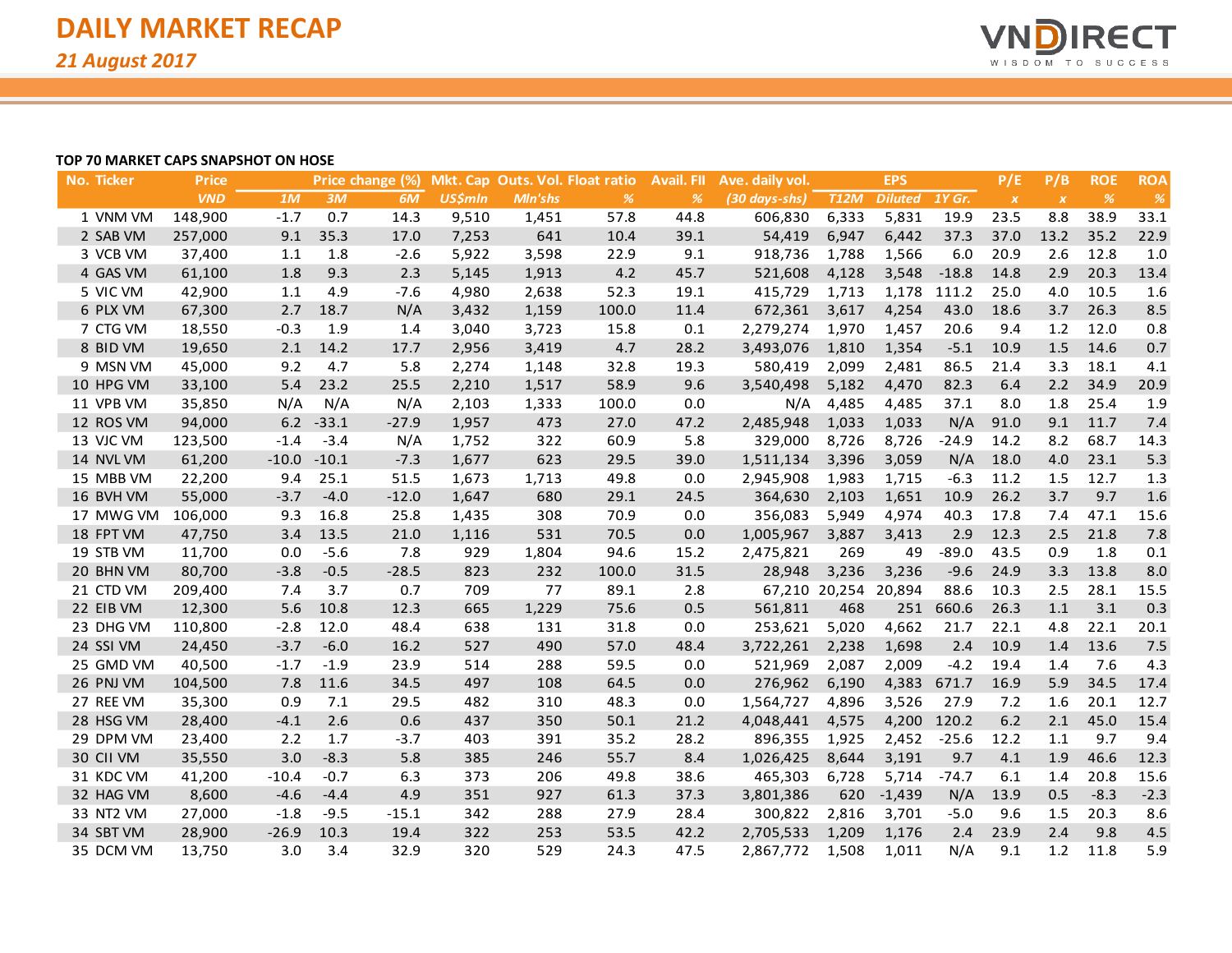

|            |              |         |               |                  |                |         |                                 |                   |                 |             |                |               |               |           | (Continue) |            |
|------------|--------------|---------|---------------|------------------|----------------|---------|---------------------------------|-------------------|-----------------|-------------|----------------|---------------|---------------|-----------|------------|------------|
| No. Ticker | <b>Price</b> |         |               | Price change (%) |                |         | Mkt. Cap Outs. Vol. Float ratio | <b>Avail. FII</b> | Ave. daily vol. |             | <b>EPS</b>     |               | P/E           | P/B       | <b>ROE</b> | <b>ROA</b> |
|            | <b>VND</b>   | 1M      | 3M            | 6M               | <b>US\$mln</b> | Mln'shs | $\%$                            | $\%$              | (30 days-shs)   | <b>T12M</b> | <b>Diluted</b> | <b>1Y Gr.</b> | $\pmb{X}$     | $\pmb{X}$ | %          | $\%$       |
| 36 HNG VM  | 9,440        | $-3.2$  | $-18.3$       | $-0.8$           | 319            | 767     | 35.1                            | 48.2              | 1,552,647       | 759         | $-1,298$       | N/A           | 12.4          | 0.7       | $-9.8$     | $-3.3$     |
| 37 VCI VM  | 60,000       | 4.0     | N/A           | N/A              | 317            | 120     | 92.7                            | 19.7              | 412,815         | 3,854       | 3,854          | $-18.8$       | 15.6          | 5.2       | 31.9       | 12.1       |
| 38 KBC VM  | 14,750       | $-1.7$  | $-9.2$        | $-3.9$           | 305            | 470     | 73.8                            | 15.6              | 2,149,607       | 1,232       | 1,186          | $-11.6$       | 12.0          | 0.9       | 8.4        | 4.5        |
| 39 HBC VM  | 53,500       | $-5.1$  | 18.6          | 60.9             | 303            | 129     | 71.5                            | 25.2              | 1,369,169       | 6,866       | 3,960          | 539.6         | 7.8           | 4.0       | 47.6       | 6.4        |
| 40 HT1 VM  | 17,600       |         | $-11.1 -15.0$ | $-13.1$          | 296            | 382     | 20.0                            | 42.7              | 588,922         | 1,734       | 2,121          | $-0.2$        | 10.2          | 1.3       | 16.0       | 6.7        |
| 41 KDH VM  | 28,250       | 0.4     | 6.0           | 26.7             | 291            | 234     | 49.1                            | 2.4               | 102,301         | 1,726       | 1,587          | 55.3          | 16.4          | 1.8       | 11.3       | 5.2        |
| 42 BMP VM  | 80,500       | 11.5    | $-20.6$       | $-23.7$          | 290            | 82      | 61.8                            | 3.0               | 268,777         | 6,230       | 7,664          | 20.9          | 12.9          | 2.7       | 23.1       | 20.7       |
| 43 BHS VM  | 21,200       | $-12.8$ | 14.0          | 98.2             | 278            | 298     | 80.4                            | 40.8              | 3,129,955       | 1,462       | 1,636          | 5.8           | 14.5          | $1.2$     | 10.7       | 4.7        |
| 44 PPC VM  | 19,300       | $-6.3$  | $-5.4$        | 14.9             | 270            | 318     | 15.0                            | 33.7              | 476,955         | 2,665       | 1,724          | $-2.2$        | 7.2           | 1.1       | 15.3       | 8.5        |
| 45 PDR VM  | 27,500       | 3.0     | 17.7          | 108.6            | 269            | 222     | 38.3                            | 48.3              | 885,823         | 1,357       | 1,033          | 28.1          | 20.3          | 2.5       | 10.5       | 3.0        |
| 46 TCH VM  | 16,200       | $-4.1$  | $-23.8$       | $-2.4$           | 259            | 363     | 52.5                            | 48.7              | 1,279,617       | 1,379       | 1,379          | N/A           | 11.8          | 1.3       | 16.6       | 15.1       |
| 47 PVD VM  | 14,750       | 11.7    | $-6.6$        | $-35.9$          | 249            | 383     | 48.1                            | 29.2              | 3,064,643       | $-513$      | 224            | $-94.1$       | N/A           | 0.4       | $-1.0$     | $-0.5$     |
| 48 DXG VM  | 19,200       | 15.3    | $-5.0$        | 29.1             | 241            | 286     | 76.6                            | 20.1              | 4,559,347       | 2,087       | 2,555          | 29.6          | 9.2           | 1.6       | 26.5       | 13.4       |
| 49 VCF VM  | 199,800      | $-10.2$ | 11.0          | 14.8             | 234            | 27      | 30.7                            | 19.3              |                 | 212 13,794  | 14,450         | 30.0          | 14.5          | 2.4       | 18.3       | 12.9       |
| 50 HCM VM  | 40,000       | $-2.4$  | 1.7           | 28.2             | 228            | 130     | 38.0                            | 46.8              | 439,568         | 3,032       | 2,395          | 49.9          | 13.2          | 2.1       | 13.8       | 9.8        |
| 51 TLG VM  | 103,900      | $-0.3$  | 34.7          | 29.6             | 228            | 50      | 25.6                            | 72.0              | 2,330           | 4,704       | 4,242          | 24.9          | 22.1          | 5.4       | 23.8       | 18.8       |
| 52 TRA VM  | 119,800      | $-5.7$  | 15.2          | 19.8             | 219            | 41      | 57.8                            | 1.2               | 28,203          | 5,275       | 5,081          | 29.0          | 22.7          | 5.4       | 22.9       | 14.6       |
| 53 NLG VM  | 29,500       | 4.8     | 14.2          | 42.6             | 204            | 157     | 56.2                            | 5.3               | 1,124,651       | 3,347       | 1,954          | 70.0          | 8.8           | 1.8       | 13.5       | 5.8        |
| 54 VHC VM  | 49,800       | $-5.1$  | $-7.8$        | $-2.4$           | 202            | 92      | 25.1                            | 61.2              | 42,199          | 5,366       | 5,922          | 80.9          | 9.3           | 1.9       | 24.1       | 11.6       |
| 55 FLC VM  | 7,140        | $-1.4$  | $-10.4$       | 4.4              | 200            | 638     | 86.2                            | 38.3              | 10,953,390      | 969         | 1,795          | $-8.0$        | 7.4           | 0.5       | 14.6       | 7.1        |
| 56 QCG VM  | 16,200       | $-31.9$ | $-18.0$       | 244.7            | 196            | 275     | 32.1                            | 48.7              | 383,048         | 811         | 163            | 87.6          | 20.0          | 1.2       | 1.2        | $0.5\,$    |
| 57 PGD VM  | 47,400       | $-10.6$ | $-3.3$        | 21.5             | 188            | 90      | 49.5                            | 20.8              | 10,430          | 1,077       | 2,313          | $-37.5$       | 44.0          | 3.0       | 11.6       | 6.4        |
| 58 PAN VM  | 36,150       | 0.8     | 1.4           | $-1.0$           | 187            | 118     | 59.8                            | 46.8              | 14,085          | 1,428       | 2,164          | $-1.9$        | 25.3          | 1.8       | 7.6        | 4.8        |
| 59 BIC VM  | 36,150       | $-4.5$  | $-7.9$        | $-12.7$          | 187            | 117     | 99.7                            | 1.4               | 20,999          | 1,090       | 1,083          | $-27.2$       | 33.2          | 2.1       | 6.3        | 2.9        |
| 60 LGC VM  | 21,350       | $-11.4$ | $-7.0$        | $-20.3$          | 181            | 193     | N/A                             | $4.0\,$           | 470             | 1,584       | 1,698          | $-49.5$       | 13.5          | 1.8       | 13.2       | 3.8        |
| 61 GTN VM  | 16,250       | $-0.9$  | $-13.6$       | $-14.9$          | 179            | 250     | 18.2                            | 50.6              | 867,647         | 141         | 104            |               | $-86.3$ 115.0 | 1.5       | 1.4        | 1.0        |
| 62 DMC VM  | 116,000      | $-4.9$  | 11.5          | 45.0             | 177            | 35      | 46.3                            | 37.2              | 9,878           | 5,597       | 4,856          | 44.3          | 20.7          | 4.5       | 22.9       | 18.1       |
| 63 PVT VM  | 14,100       | $-2.4$  | 8.5           | 6.0              | 175            | 281     | 48.9                            | 19.5              | 362,441         | 1,257       | 1,321          | 12.9          | 11.2          | 1.1       | 11.1       | 4.6        |
| 64 BWE VM  | 25,700       | 40.1    | N/A           | N/A              | 170            | 150     | 100.0                           | 49.0              | N/A             | 1,606       | 1,606          | N/A           | 16.0          | 1.3       | 8.7        | 3.0        |
| 65 ITA VM  | 4,040        | $-6.0$  | 15.4          | 2.3              | 167            | 938     | 69.3                            | 38.2              | 4,769,301       | 36          | 43             |               | $-74.1$ 112.1 | 0.4       | 0.5        | 0.3        |
| 66 VSH VM  | 18,300       | 5.2     | 6.1           | 15.1             | 166            | 206     | 69.3                            | 33.6              | 78,774          | 1,510       | 1,219          | 2.4           | 12.1          | 1.3       | 11.0       | 5.6        |
| 67 DIG VM  | 15,800       | 9.7     | 36.8          | 91.5             | 166            | 238     | 87.1                            | 22.0              | 978,752         | 276         | 228            | 459.2         | 57.2          | 1.4       | 1.2        | 0.6        |
| 68 PC1 VM  | 35,800       | 7.2     | 13.5          | 28.4             | 154            | 98      | 67.0                            | 18.3              | 68,984          | 3,486       | 3,486          | $-50.6$       | 10.3          | 1.8       | 18.7       | 7.8        |
| 69 PTB VM  | 131,000      | 11.0    | 20.5          | 12.7             | 149            | 26      | 59.5                            | 34.2              | 148,936         | 10,309      | 8,863          | 58.8          | 12.7          | 4.5       | 35.6       | 16.7       |
| 70 VND VM  | 22,950       | N/A     | N/A           | N/A              | 146            | 145     | 99.3                            | 0.3               | N/A             | 2,870       | 1,232          | 10.0          | 8.0           | 1.6       | 18.6       | 7.1        |

*Source: Bloomberg*